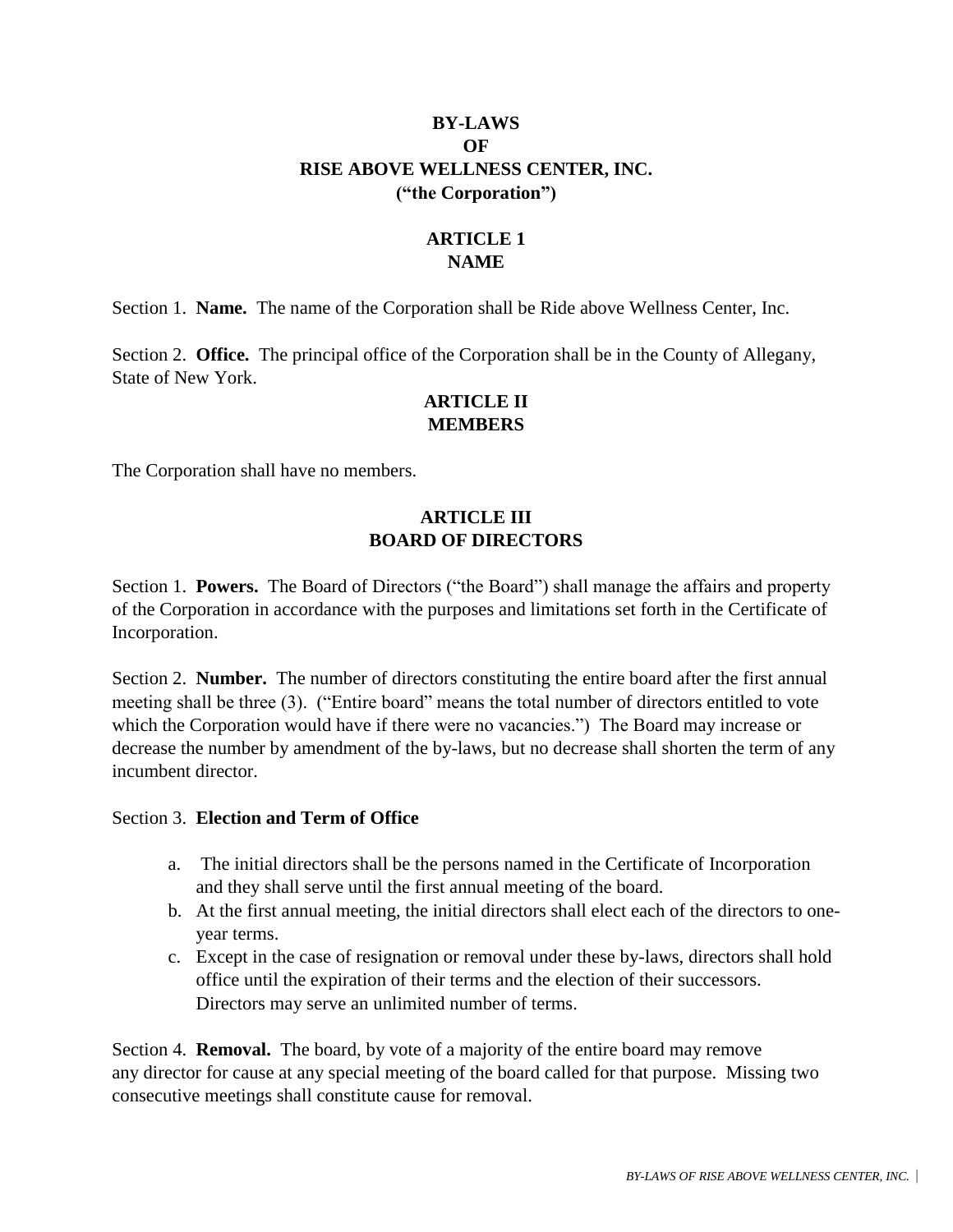Section 5. **Resignation.** Any director may resign from office at any time by delivering a resignation in writing to the president, and the acceptance of the resignation, unless required by its terms, shall not be necessary to make the resignation effective.

Section 6. **Vacancies and Newly Created Directorships.** The board, by vote of a majority of the directors then in office, may elect directors to fill any newly created directorships and any vacancies on the board. Except in the case of resignation or removal, directors so elected shall serve until the next annual meeting of the board at which the election of directors is in the regular order of business and until the election of their successors.

Section 7. **Place and Time of Meetings.** The board shall hold an annual meeting in the month of December of each year and shall set the time and place of that meeting and of regular meetings. The president or any other officer may call a special meeting at any time and shall specify the time and place of the meeting.

Section 8. **Notice of Meetings.** Notice of the time and place of each regular, special or annual meeting of the board, and to the extent possible, a written agenda stating all matters upon which action is proposed to be taken, shall be given to each director by mail, telephone, facsimile or electronic mail at least ten (10) days before the day on which the meeting is to be held; provided, however, that notice of special meetings to discuss matters requiring prompt action may be given no less than forty-eight (48) hours before the time at which the meeting is to be held. Notice of a meeting need not be given to any director who submits a signed waiver of notice whether before or after the meeting, or who attends the meeting without protesting, prior to the meeting or at its commencement, the lack of notice.

Section 9. **Quorum and Voting.** At all meetings of the board, a majority of the entire board shall constitute a quorum for the transaction of business. Except as otherwise provided by law or these by –laws, at any meeting of the board at which a quorum is present, the vote of a majority of the directors present at the time of the vote shall be the act of the board. However, the following actions may be taken only if authorized as specified:

- a. the purchase, sale, mortgage or lease of real property shall be authorized by vote of two-thirds of the entire board;
- b. the sale, lease, exchange or other disposition of all, or substantially all, the assets of the Corporation shall be authorized by vote of two-thirds of the entire board and by the supreme court in the judicial district or the county court in the county where the Corporation has its office or conducts its activities;
- c. an amendment or change of the Certificate of Incorporation shall be authorized by vote of a majority of the entire board;
- d. a petition for judicial dissolution or the revocation of voluntary dissolution proceedings shall be authorized by vote of a majority of the directors then in office.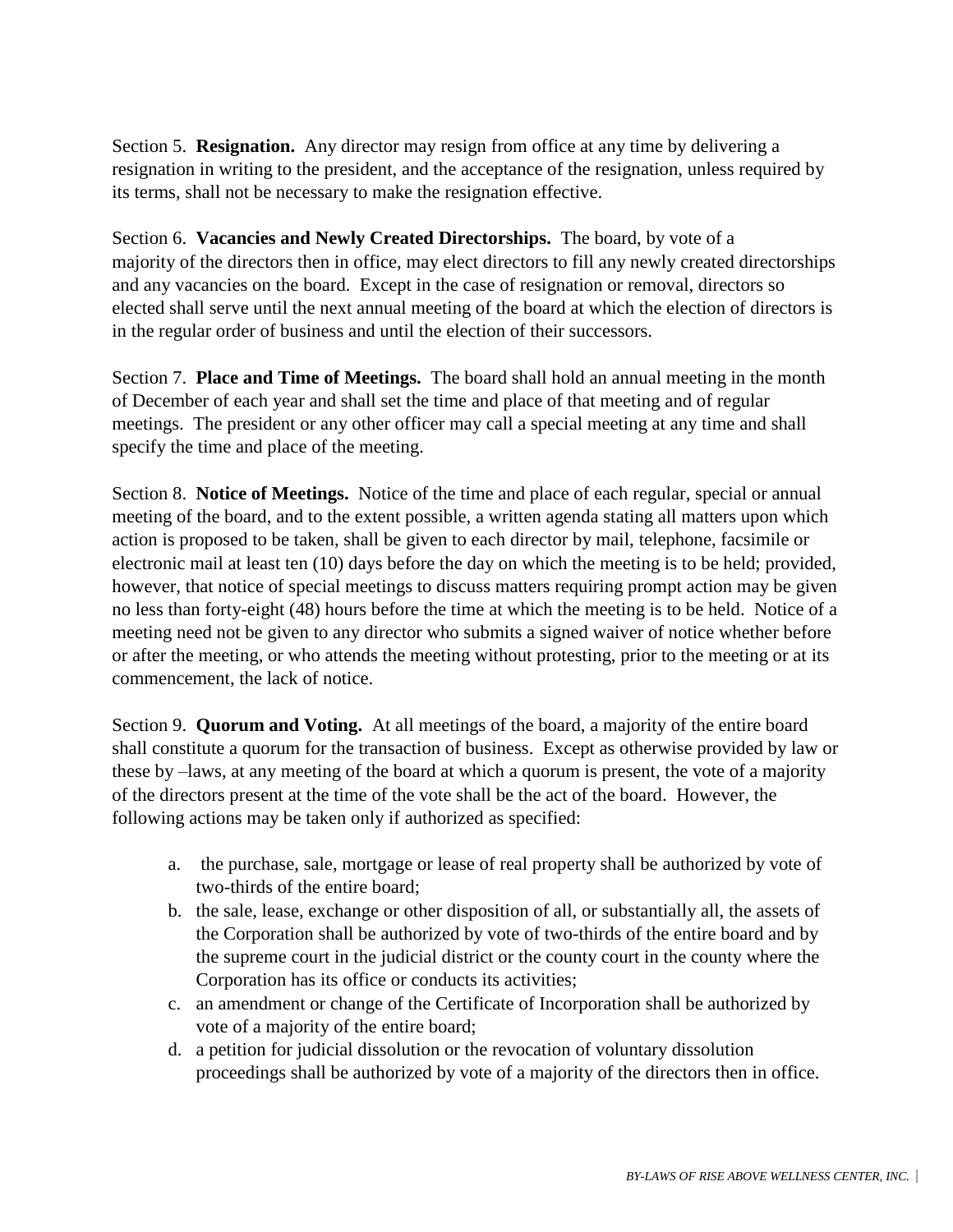#### Section 10. **Action by the Board.**

- a. Any action required or permitted to be taken by the board or by any of its committees may be taken without a meeting if all members of the board or the committee consent in writing to the adoption of a resolution authorizing the action. The resolution and the written consents shall be filed with the minutes of the proceedings of the board or committee.
- b. Participation of one or more directors by conference telephone or other equipment allowing all persons participating in the meeting to hear each other at the same time shall constitute presence at a meeting.

# **ARTICLE IV OFFICERS, EMPLOYEES AND AGENTS**

Section 1. **Officers.** The board may elect or appoint a chair or president, a vice-chair or vice president, (said terms may be used interchangeably in this document), a secretary, a treasurer, and any other officers elected by the board. All of the officers shall be chosen from among members of the board. No person may hold the offices of both president and secretary.

Section 2. **Election and Term of Office.** The board shall elect officers to a one (1) year term at the annual meeting of the board, immediately following the election of directors. Except in the case of resignation or removal under these by-law, officers shall continue in office until the expiration of their terms and the election of their successors. Officers may be elected to an unlimited number of terms.

Section 3. **Employees and Other Agents.** The board may appoint employees and other agents to serve during the pleasure of the board and have the authority, perform the duties and receive the compensation, if any, determined by the board.

Section 4. **Removal.** The board, by vote of a majority of the entire board may remove any officer, employee or agent with or without cause.

Section 5. **Vacancies.** The board may elect a successor to fill a vacancy in any office, and the person elected shall serve until the next annual meeting of the board and the election of his or her successor.

Section 6. **President/Chair: Powers and Duties.** The president shall preside at all meetings of the board, shall generally supervise the affairs of the Corporation and shall keep the board fully informed. The president, along with any other officer, shall have the power to sign jointly, in the name of the Corporation, all checks and all contracts authorized either generally or specifically by the board. Together with the treasurer, the president shall present to the board at the annual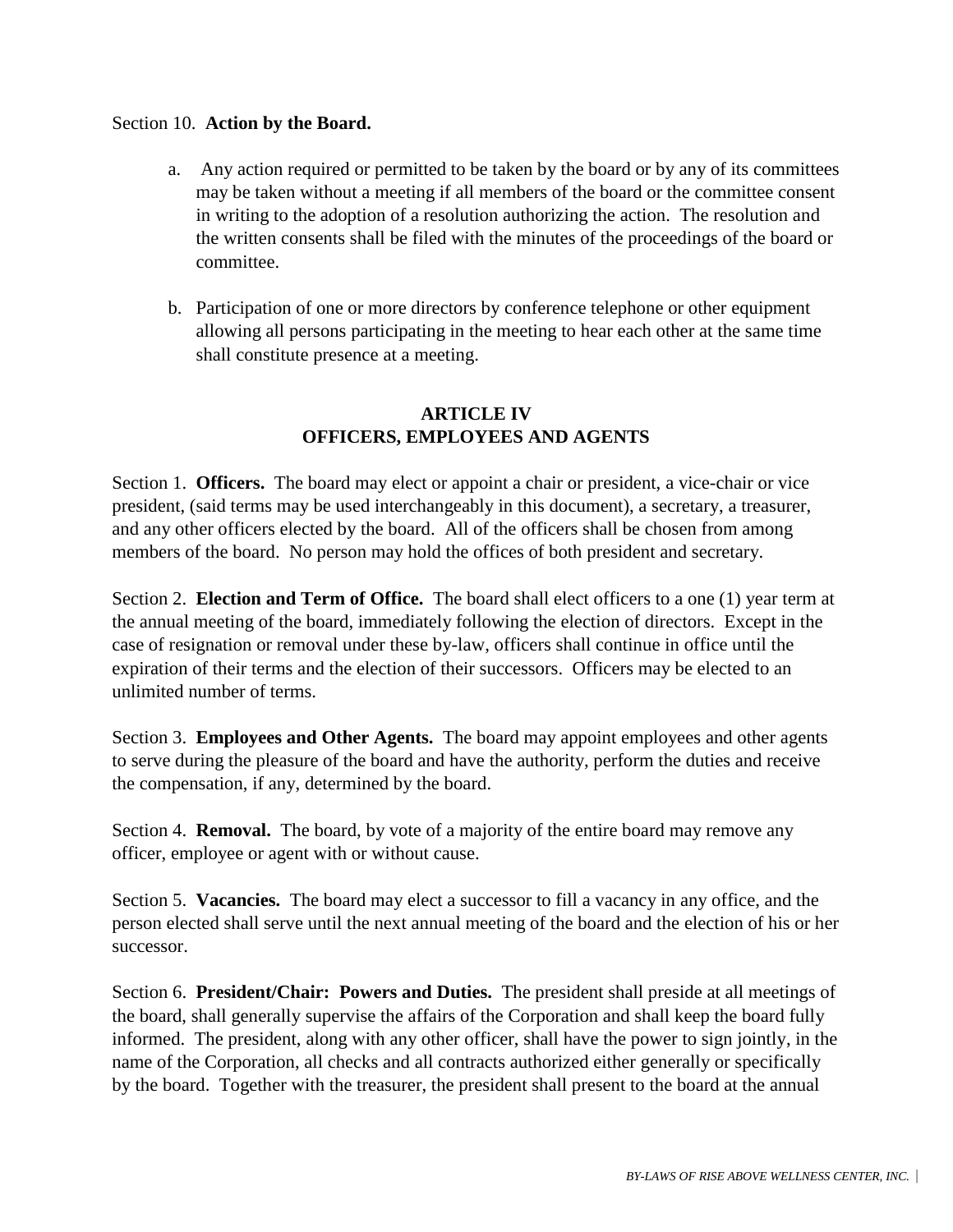meeting the report described in Article III, section 3. The president shall have any other powers and perform any other duties assigned by the board.

Section 7. **Vice President/Vice-Chair: Powers and Duties.** The vice-president shall have the powers and perform the duties assigned by the board. In the absence of inability of the president to act, the vice-president shall perform all the duties and may exercise any of the powers of the president.

Section 8. **Secretary: Powers and Duties.** The secretary shall:

- a. keep the minutes of all meetings of the board in books to be kept for that purpose;
- b. Serve or cause to be served all notices of the Corporation; and
- c. Perform all duties incident to the office of secretary and any other duties assigned by the board.

Section 9. **Treasurer: Powers and Duties.** The Treasurer shall keep or supervise the keeping of complete and accurate accounts of receipts and disbursements of the Corporation and shall deposit all funds of the Corporation in the name and to the credit of the Corporation in the banks or other depositories chosen by the board. When requested by the board, the treasurer shall at all reasonable times exhibit the books and accounts to any officer or director of the Corporation, and shall perform any other duties assigned by the board. At the annual meeting of the board, the treasurer, together with the president, shall present a report showing:

- a. the assets and liabilities of the Corporation as of a twelve month fiscal period terminating not more than six (6) months prior to the meeting;
- b. the principal changes in assets and liabilities during that fiscal period;
- c. the revenues and receipts of the Corporation both unrestricted and restricted to particular purposes, for that fiscal period; and
- d. the expenses or disbursements of the Corporation, for both general and restricted purposes, during that fiscal period.

The report shall be verified by the president and treasurer or certified by a public or certified accountant and filed with the minutes of the annual meeting. The report to the board may consist of a verified or certified copy of any report by the Corporation to the Internal Revenue Service or the Attorney General of the State of New York which includes the information specified above.

Section 10. **Compensation.** The board shall fix the compensation, if any, of any officer or employee. In determining compensation, the board shall consider the compensation offered by comparable organizations for similar positions and shall document the basis for its decisions. If an officer or employee is a board member, he or she may not participate in the discussion or the vote with respect to his or her compensation.